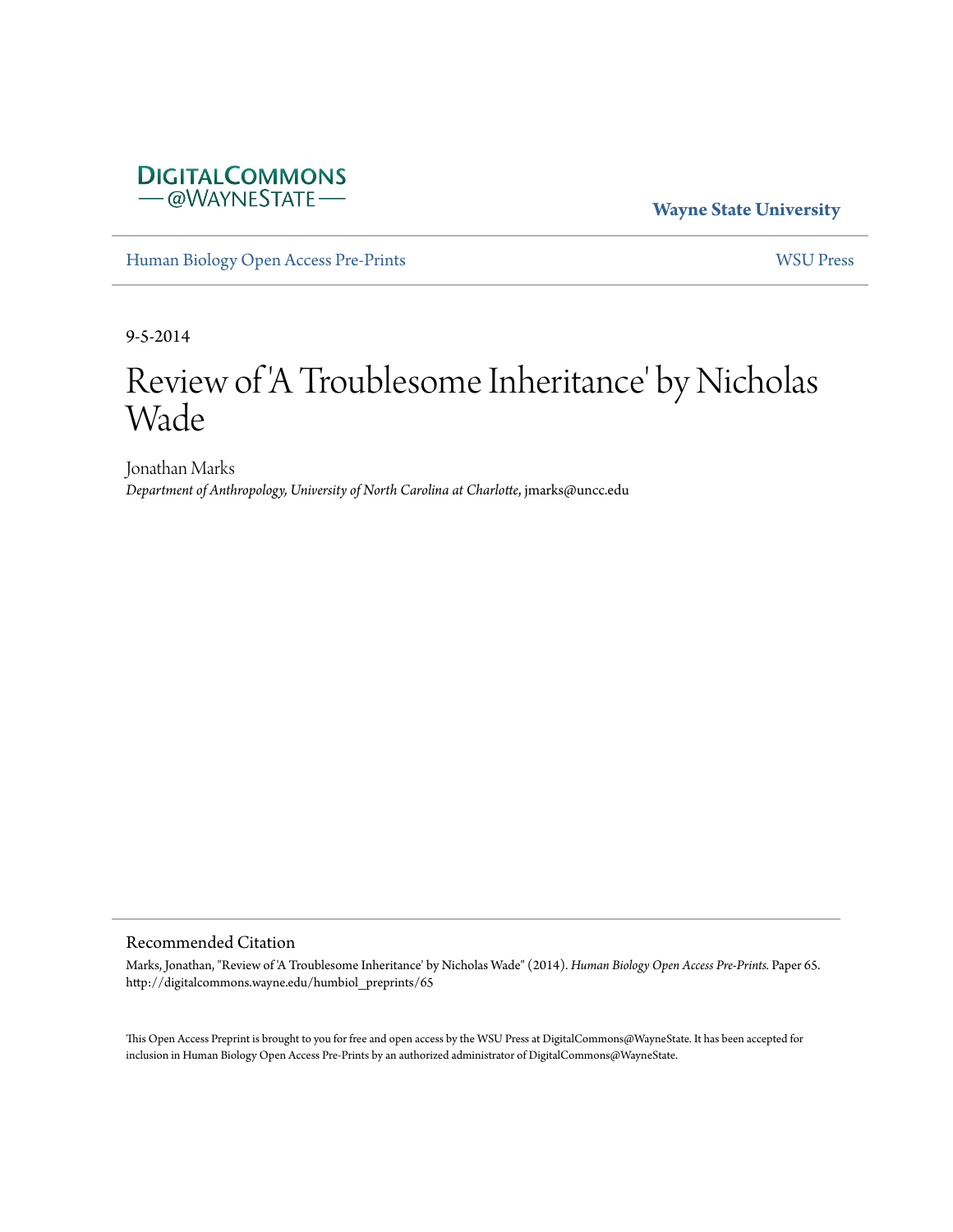#### **Review of** *A Troublesome Inheritance* **by Nicholas Wade**

#### Jonathan Marks

*A Troublesome Inheritance: Genes, Race and Human History*, by Nicholas Wade. New York: Penguin Press, 2013. x + 278 pp. 978-1-5942-0446-3 (hardcover). US \$27.95.

Racism is a political act, which today we recognize as morally evil.<sup>1</sup> It makes us angry to encounter it as citizens. Scientific racism is the appropriation of the authority of science for racism's evil ends. It makes us angry as scientists because it makes our enterprise look bad: morally corrupt science incurs torches and pitchforks.

Anti-intellectualism, however, never goes out of fashion. Telling the public that the experts have been misleading you—especially about who we are and where we came from—has cash value. After all, the claim that biological anthropologists have been leading the public astray is the first principle of creationism. Less famously, it is also a first principle of scientific racism. And that is where Nicholas Wade's *Our Troublesome Inheritance* picks up.

Nicholas Wade is one of the premier science journalists in America and an avid promoter of molecular genetics, particularly as applied to anthropological questions. But his professional idiosyncrasies are well known; the *Anthropology News* did a story on him a few years ago, and he told them, "Anyone who's interested in cultural anthropology should escape as quickly as they can from their cultural anthropology department and go and learn some genetics, which will be the foundation of cultural anthropology in the future" (Dvoskin 2007). A discussion of his new book about genetics and anthropology, then, should probably begin with a recollection of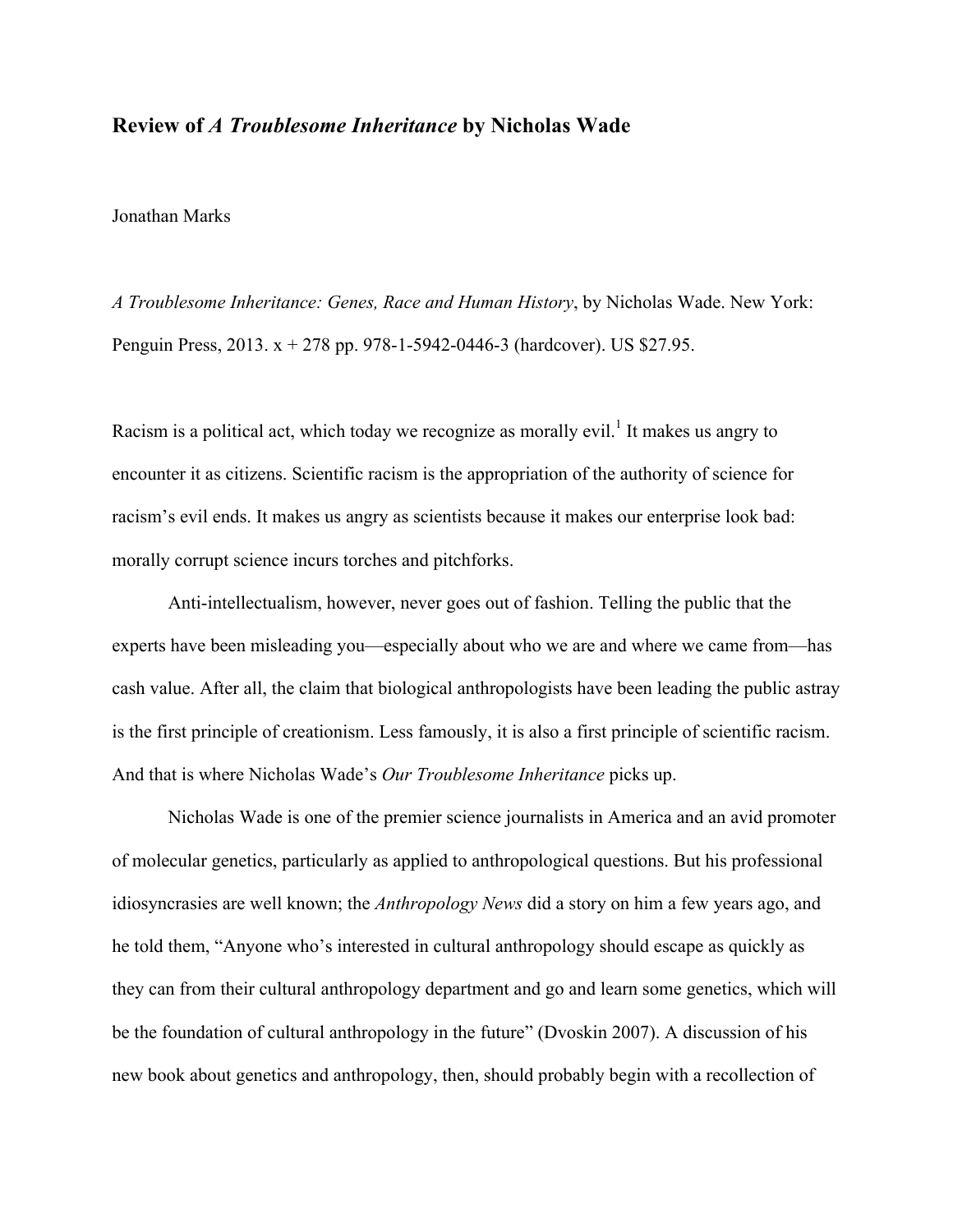his last book on the subject, *Before the Dawn*. It was reviewed in the journal *Science* by Rebecca Cann (2007), who did not exactly gush. "As a graduate student, I was amazed by the number of books popularizing human paleontology that ignored human genetics, and I often wished that there were science writers energized to follow the new insights from geneticists as closely and rapidly as others reported interpretations of fragmentary fossils. Well, be careful what you wish for." It was also prominently reviewed in *Nature*, where Nicholas Wade was deemed to be "in step with a long march of social darwinists" (Weiss and Buchanan 2007). And to gauge from the new book, he still is.

The theme of *A Troublesome Inheritance* is an unusual one for a science journalist, namely, that the scientists themselves are all wrong about the things that they are experts in and that it will take a naïf like the author, unprejudiced by experience, judgment, or actual knowledge, to straighten them out. If this sounds like a template for a debate with a creationist, well, yes, I suppose it does. That is because the nature of the intellectual terrain—the authoritative story of where we came from and who we are—lies on the contested turf of human kinship, and everybody thinks they own a piece of it.

According to Wade, the human species is naturally divisible into a fairly small number of fairly discrete groups, each of which has distinctive innate intellectual and behavioral propensities. And the people who teach otherwise—anthropologists—are deliberately miseducating the public on account of their Marxist and politically correct inclinations.

To be sure, that argument has made the rounds. The segregationists used to say it in the early 1960s (Putnam 1961). It resurfaced at the millennium in a book called *Taboo: Why Black Athletes Dominate Sports and Why We're Afraid to Talk about It* (Entine 2000), whose author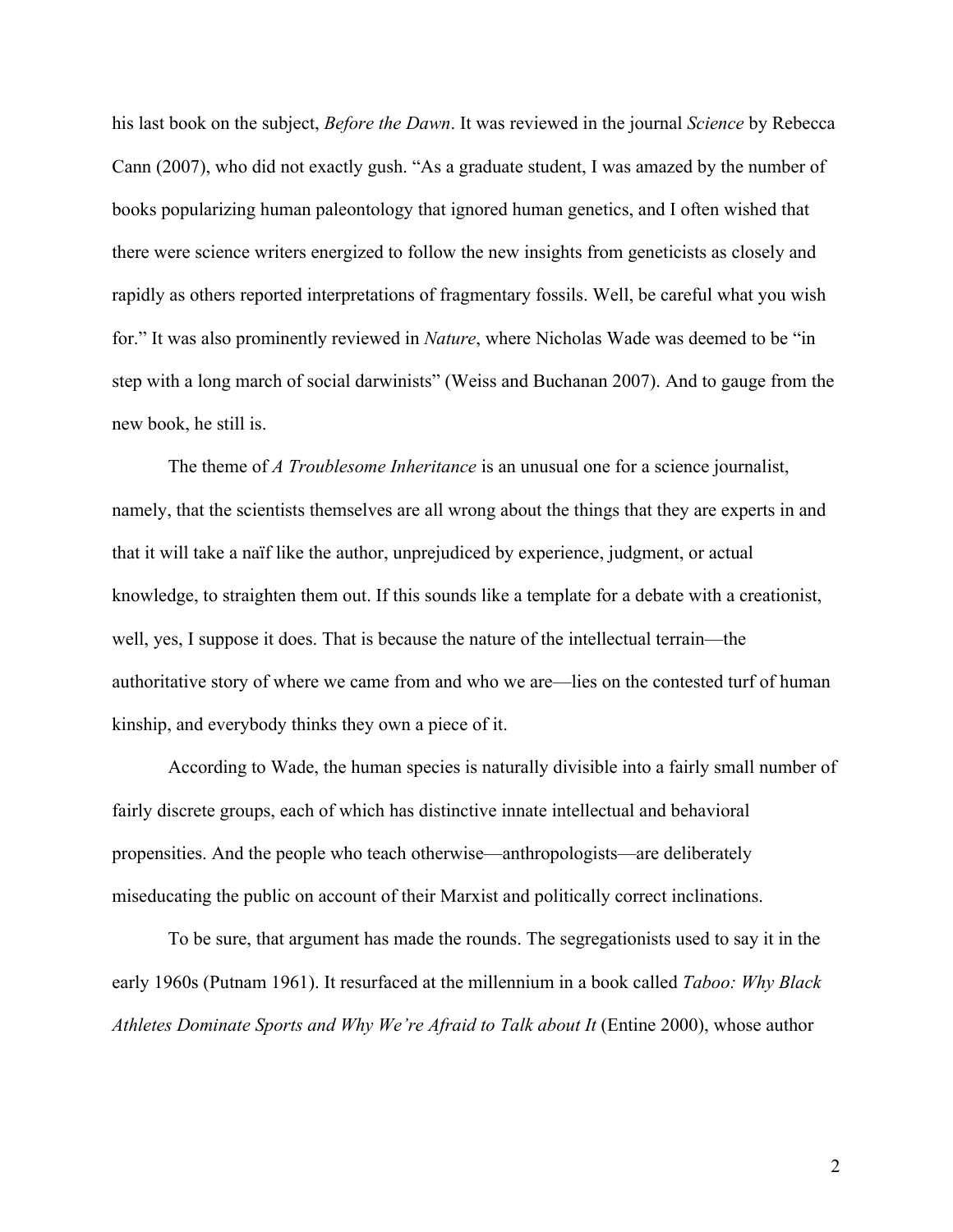subsequently went to work for the American Enterprise Institute, a conservative think-tank. The study of human variation is never just biology; it is, and has always been, biopolitics.

Lest you think Wade is an exponent of racism or social Darwinism, he is quick to tell you that he isn't. His book is apolitical, after all. He doesn't think he is a racist because a racist believes that natural groups of people are universally or transcendently rankable, whereas he only believes they are rankable intellectually. And he doesn't think he is a social Darwinist because that was an ideologically driven "perversion of science" (16) to be laid at the feet of Herbert Spencer, and he is quite certain that he is not an ideologue. He is simply exploring a few propositions, such as "the possibility that human behavior has a genetic basis that varies from one race to another" (184), "trust has a genetic basis" (185), and "national disparities in wealth arise from differences in intelligence" (189). Eventually he even comes around to "the adaptation of Jews to capitalism" (214).

One difficulty for Wade's racial theory, presented at the end of chapter 4, is that he seems to be oblivious to its origins and antecedents. Wade claims to speak on behalf of Darwinism to legitimize his ideas, like many of the discarded ideologies he discusses early in the book. But when he tells us that there are three great races associated with the continents of the Old World, and intermediate hybrid races at their zones of overlap, he is merely repackaging the pre-Darwinian Biblical myth of Ham, Shem, and Japheth, the sons of Noah, who went forth, became fruitful, and multiplied. The people Wade thinks are the least pure live precisely where the oldest fossil representatives of our species are known—East Africa and West Asia. The idea that the human populations of Lagos, Oslo, and Seoul are primordial and pure is wrong (and creationist); those are simply the farthest, most extreme, and most different from one another.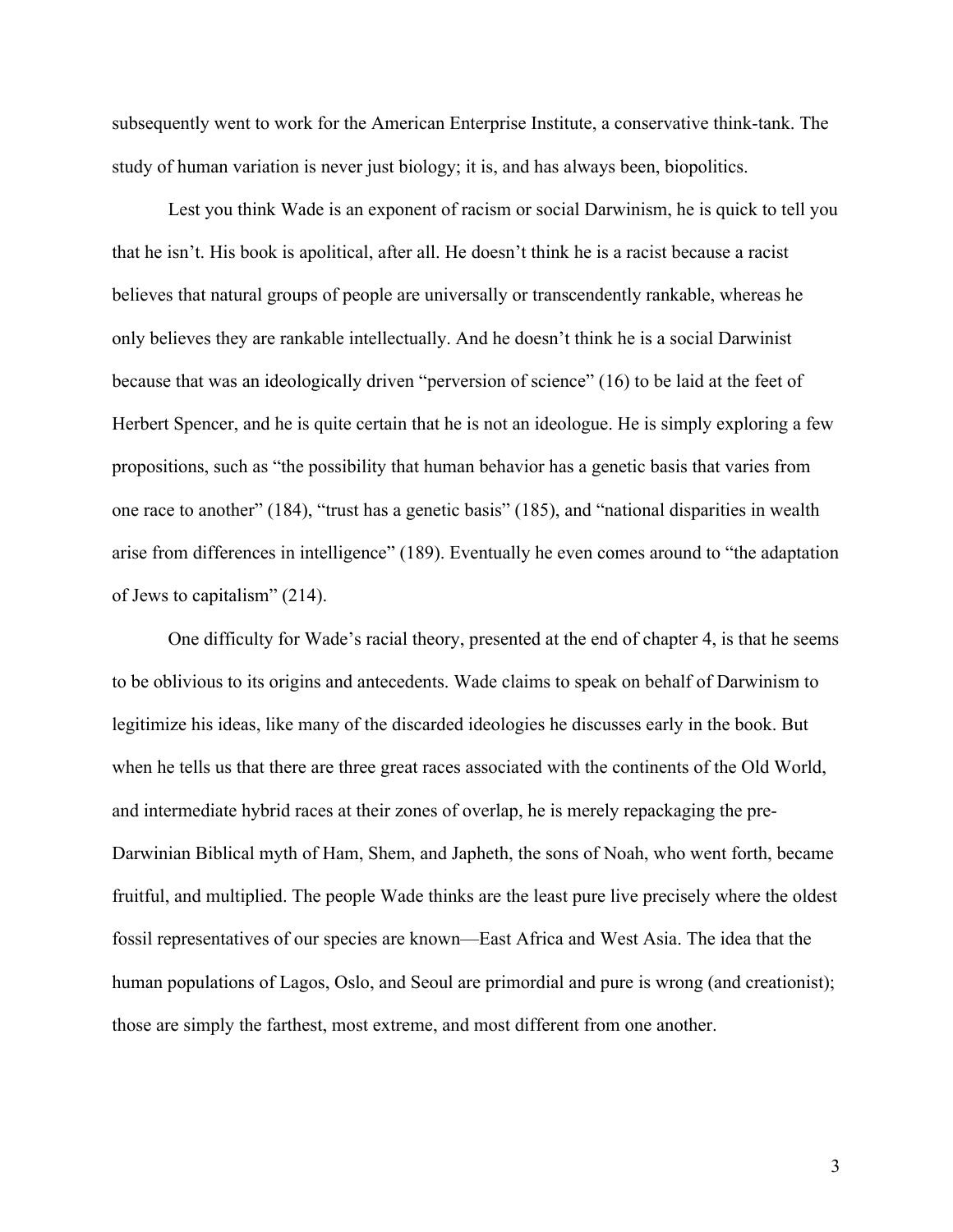Wade's reification of race seems to emerge from (1) his failure to acknowledge any work done on human variation prior to Lewontin's famous 1972 "Apportionment of Human Diversity" paper and (2) a gross misrepresentation of the work that has proceeded lately in genomics. In fact, the prominence of phenotypic polymorphic variation had long been noted in a crude, qualitative way long before 1972, and biological anthropologists had been critiquing the theory of race for decades (Thieme 1952; Weiner 1957; Hulse 1962; Johnston 1966). Further, to make his argument, Wade perpetuates a falsehood, that modern statistical analyses of human genetic variation reveal fundamental natural subdivisions of our gene pool (Bolnick 2008).

Wade's misrepresentation of the genetics is significant in that he strives to make his reader believe that genetics and anthropology are antithetical to one another. Wade, however, fundamentally confuses the scientific study of heredity with the ideology that holds genetics to be very important in human social, political, and economic affairs. Consequently, the antianthropological reification of race, I think, is a bit of a red herring in this book, for the author has bigger anti-intellectual fish to fry. Wade's ambition is to reject contemporary explanations for class differences and for human history and to replace them with theories of genetics. In times past—and not too far past, if you remember Murray and Herrnstein's *The Bell Curve* (1994) the argument went that social stratification in America was caused by innate intellectual differences and, consequently, that government programs designed to assist the socially disadvantaged and to ameliorate economic inequality were useless and doomed to failure.

It's an old theme: Why aren't you the Pharaoh? Because the Pharaoh is a better kind of being than you, with better ancestors and better innards—today we would say better genes. The point is that Wade's book is of a piece with a long tradition of disreputable attempts to rationalize visible class distinctions by recourse to invisible natural properties. At the heart of *A*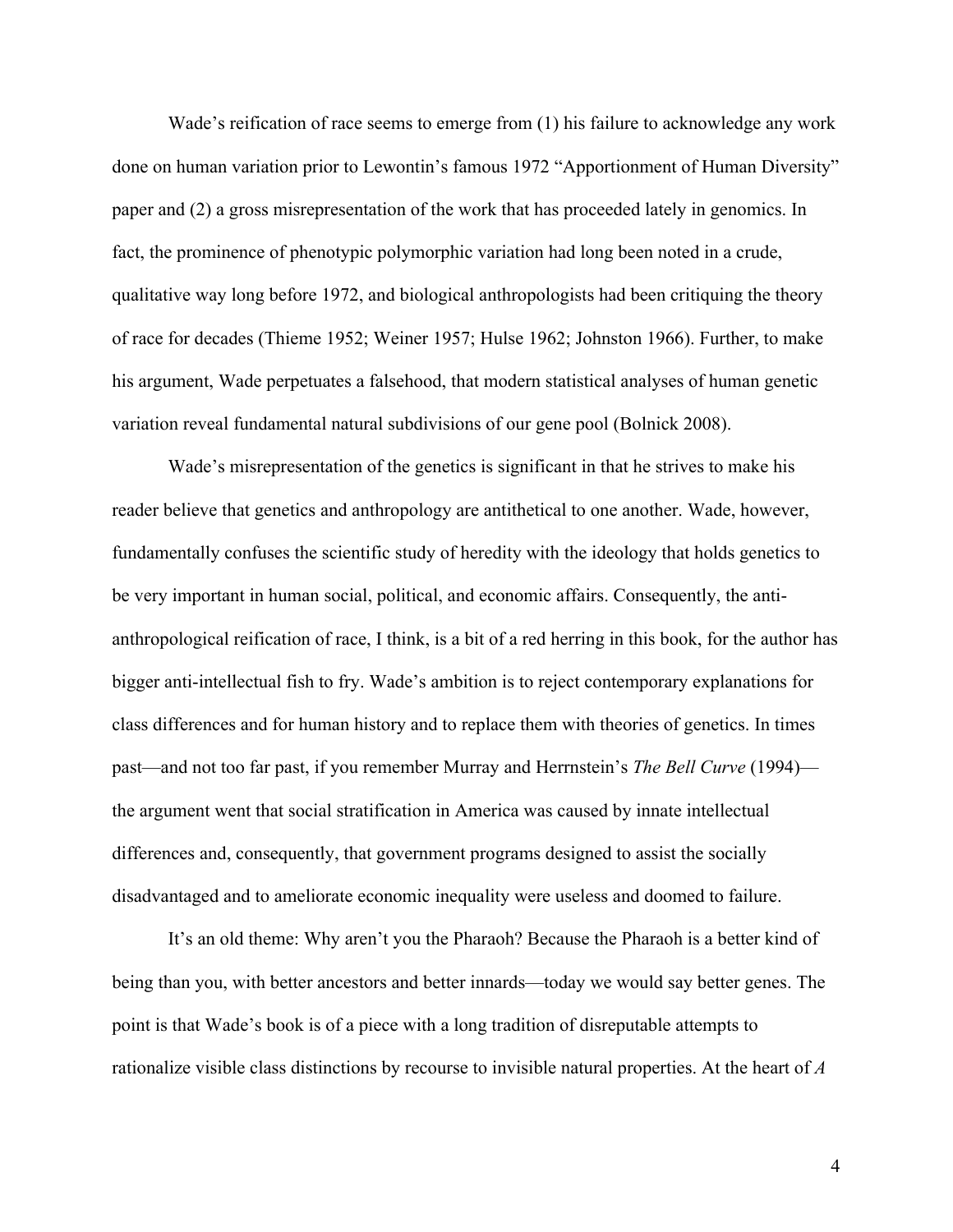*Troublesome Inheritance* is a simple dissimulation. Wade repeatedly asserts that his interlocutors are mixing their politics with their science but that he isn't, for he is just promoting valueneutral, ideology-free science. And yet the primary sources for Wade's discussion of the history of human society are the conservative political scientists Francis Fukuyama and Samuel Huntington. One gets the impression that either Wade is lying or he wouldn't be able to recognize ideology if looked him dead in the eye and slapped him silly.

Unlike *The Bell Curve*, however, which at least tried to disguise itself as a work of science, *A Troublesome Inheritance* has no such pretensions. It is entirely derivative, an argument made from selective citations, misrepresentations, and speculative pseudoscience. But it will receive attention, and we need to pay attention to it, because of *The Bell Curve*, which reintroduced scientific racism to a new generation in the guise of a statistical analysis of IQ scores. Twenty years and many critical tomes later, we know that just about every aspect of it was baloney (Jacoby and Glauberman 1995; Fischer et al. 1996; Devlin et al. 1997; Kincheloe et al. 1997; Fish 2002). But the lesson is that when scholarship has to deal reactively with highly publicized and politicized pseudoscience, that's trouble.

Almost comically, for all of Wade's rhetorical interest in races as natural biogeographic categories, somehow the only group that merits their own chapter is . . . the Jews! Actually, the Jews are of some legitimate scholarly interest today in what we might call the "anthropology of genetics"—for example, in the recent excellent work of anthropologist Nadia Abu El-Haj (2012) and historian Veronika Lipphardt (2008). But that is far too subtle for Wade, who is interested in Jews simply as a natural kind, as he thinks Africans are. However, they are two very different kinds of kinds: Jews and Africans can both be races only if race means any group of people with a shared identity (adopted or imposed)—that is to say, a population. But that is, of course, how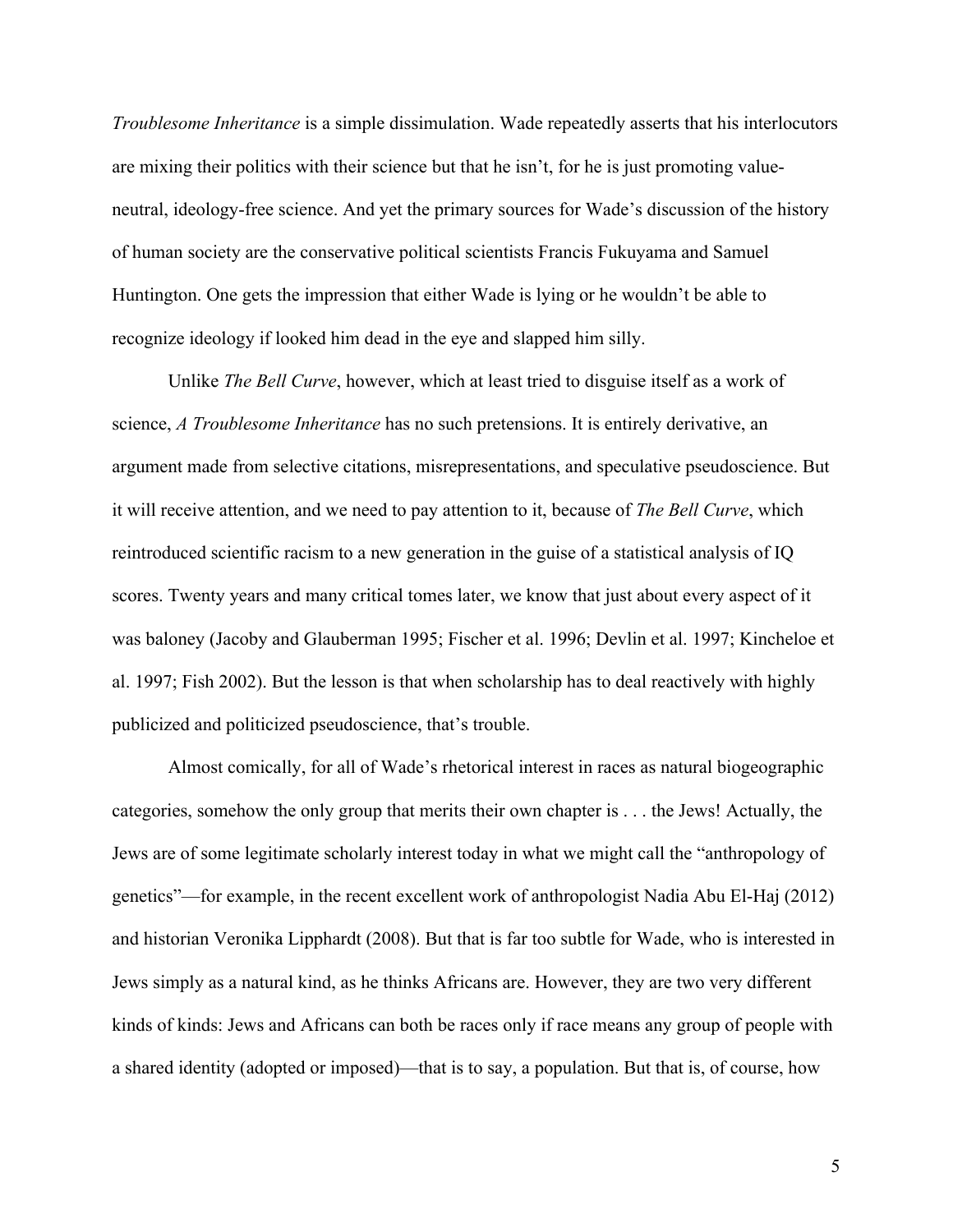they are indeed regarded in modern science, without the suggestion that they constitute fundamental natural subdivisions of the human species, which is what races are supposed to be.

And lest you imagine that this is about those darn Jews "adapting" with high rates of literacy after exclusion from land ownership and guilds, it isn't. It is about having the right package of innate propensities. Wade explains, "The words adapt and adaptation are always used here in the biological sense of a genetically based evolutionary response to circumstances" (58). But that defines most adaptation (which really refers to the fit between an organism and its surroundings, of which a small subset is actually genetic) out of existence. There is no adaptability (much less epigenetics) here. Flexibility and reactivity are not in Wade's evolutionary arsenal. To acknowledge the plasticity of the human organism—which has framed most scientific work in human biology over the last century—would be to undermine Wade's theme of the independent, unforgiving external world exacting its selective toll on the human gene pool. His presentation of biology and genetics is pretty bad.

On page 58, Wade names his adversaries for the first time: "Marxist academics." On page 68, he goes after Ashley Montagu, attributing his antiracist writings significantly to his Jewish origins. (And for what it's worth, Montagu fit nobody's definition of a Marxist.) On page 119, Wade tells us that Montagu's book *Man's Most Dangerous Myth* relied heavily on Richard Lewontin's 1972 genetic work. Perhaps the edition Wade skimmed indeed cited Lewontin's work, but the first edition of *Man's Most Dangerous Myth* was published in 1942, so I suspect that it was based on other data and arguments. It's also too bad that, for a book about the engagement of race and genetics, Wade's chapters seem to be oblivious to all work in the area prior to Lewontin's.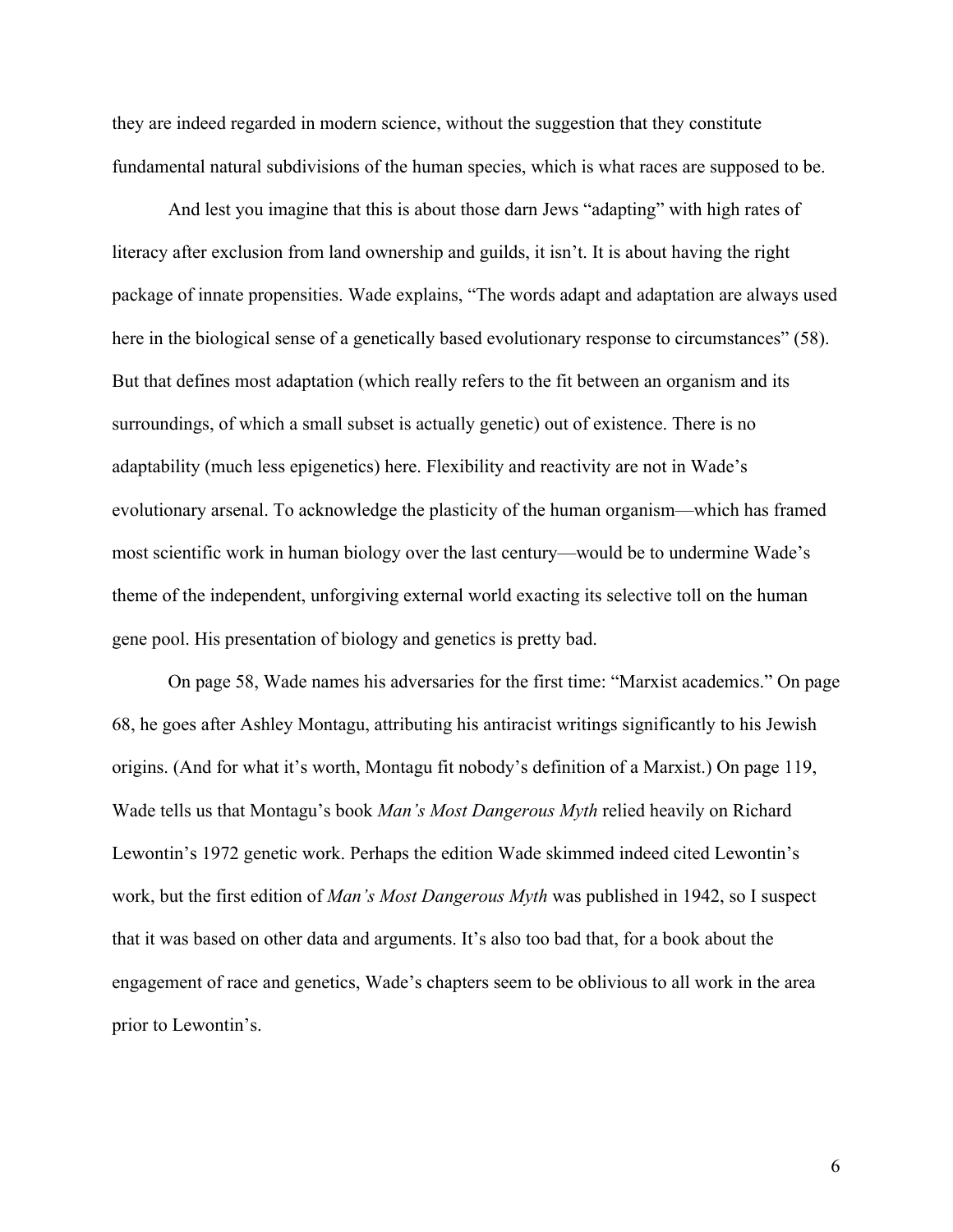Wade relies on other inaccurate invocations of genetics that are even more radical and, more important, political. He cherry-picks the literature and cites work that overstates the isolation and violence of ancient societies. More important, what scholars think were changes in ways of life, Wade thinks were changes in genes and brains that led to changes in ways of life. Thus, "a deep genetic change in social behavior underlay . . . the transition from an agrarian to a modern society. . . . Most likely a shift in social behavior was required, a genetic change that reduced the level of aggressivity common in hunter-gatherer groups" (82).

Wade's presentation of modern human behavior is similarly dubious. He places a lot of emphasis on "in-groups" and "out-groups," repeatedly asserting that we have an innate desire to support the ins and to distrust, despise, or harm the outs. Some data on domestic violence might disabuse naive readers about the validity of such a facile generalization. So might some data on the flexibility of group membership, not to mention the constructed nature of the groups themselves. Here's a glib thought from page 50: "An inbuilt sense of morality evolved, one that gave people an instinctive aversion to murder and other crimes, at least against members of their own group." But If you think there's an instinctive aversion to "murder and other crimes," you need to watch *The Godfather* again. (Sure, that was fiction, but then so is *A Troublesome Inheritance*, although less honestly labeled.) If you try to weasel through with the phrase "your own group," then you need to think about the formlessness, situation dependence, and segmentary nature of the "group": What is Michael Corleone's group? The Corleone family, the New York mob, Sicilian-Americans, urban immigrants, Americans, or Earthlings? Group membership is actually quite flexible and, as we now say, constructed. And there certainly doesn't appear to be any inborn aversion to lying, embezzling, insider trading, fraud, graft, or usury—so on what basis can we reliably assert anything inborn about other particular crimes?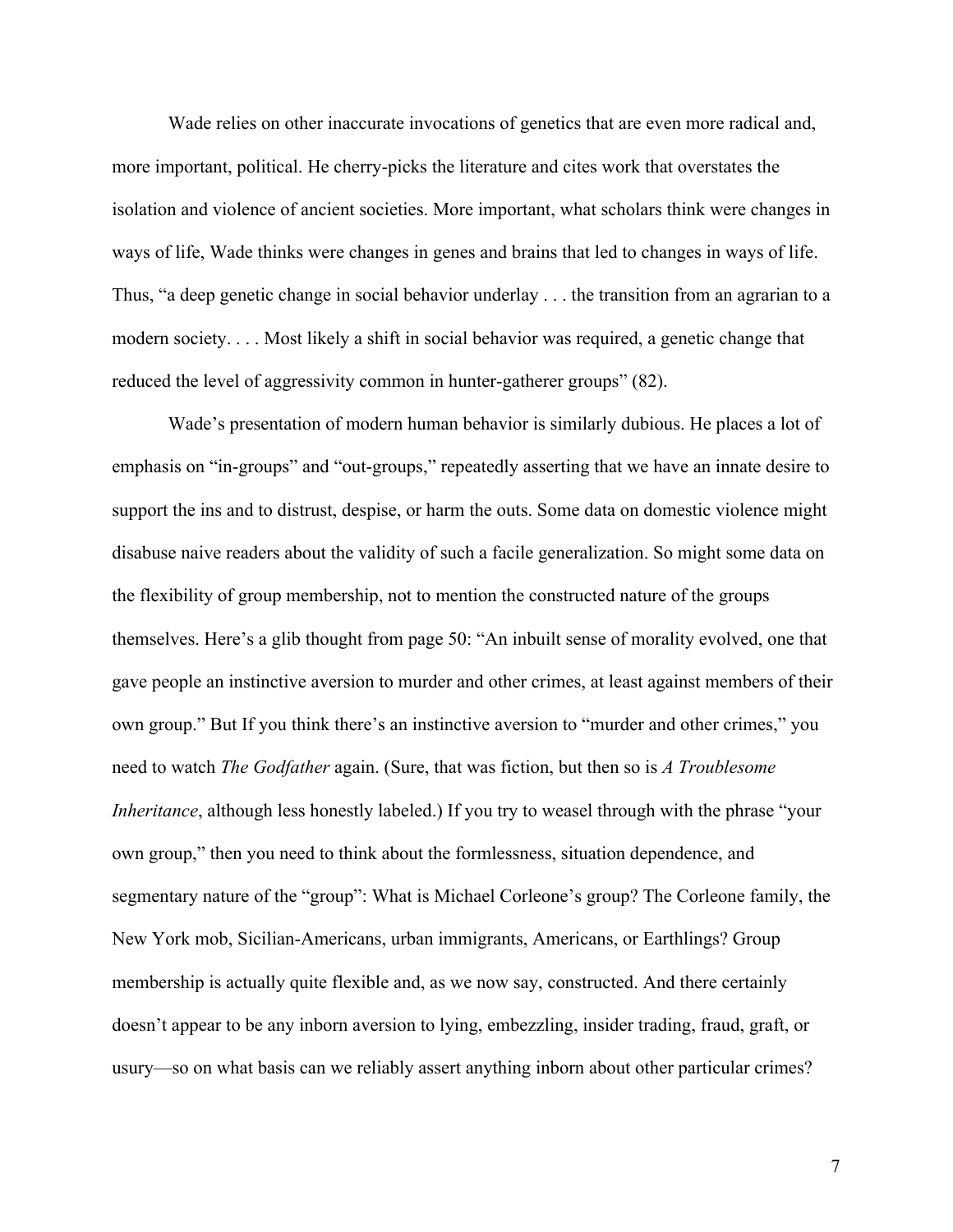Perhaps the most appalling feature of Wade's book is that he hasn't even got the guts to own his thoughts, sprinkling the prose with disclaimers like "given the vast power of culture to shape human social behavior" (41), "a society's achievements . . . are largely cultural in essence" (250), and "culture is a mighty force, and people are not slaves to innate propensities" (245). If the influence of culture has been so mighty and vast, then it stands to reason that that is what you should be reading books about, not this one. At best, Wade's labor has effectively been to fabricate a small tail to wag a mighty big dog.

And eventually we arrive at Wade's view of the origin of the Industrial Revolution in England—which involved mutations in the upper economic classes for "nonviolence, literacy, thrift and patience" (160) and their diffusion by gene flow into the lower classes in Late Medieval times. Honestly, I wish I were kidding. This is a slightly new spin on a set of old prejudices, but hardly science, much less modern or value-free science. Wade doubles down on this a few pages later, too: "The burden of proof is surely shifted to those who might wish to assert that the English population was miraculously exempt from the very forces of natural selection whose existence it had suggested to Darwin" (164).

Afraid not. The burden of proof still lies with the disseminator of outmoded, racist ideologies masquerading as science. Wade simply believes he can construct his own reality by selective reading, misrepresentation, and continuous repetition. This is a golem of science journalism, a powerful monster running amok under its own impetus, burdened by neither responsibility nor wisdom.

Finally, we write books for a reason. So, given the abysmal quality of the historical, social, and biological scholarship this book, the misrepresentation and dismissal of the most relevant science, and the enthusiastic embrace of the work by the most repellent political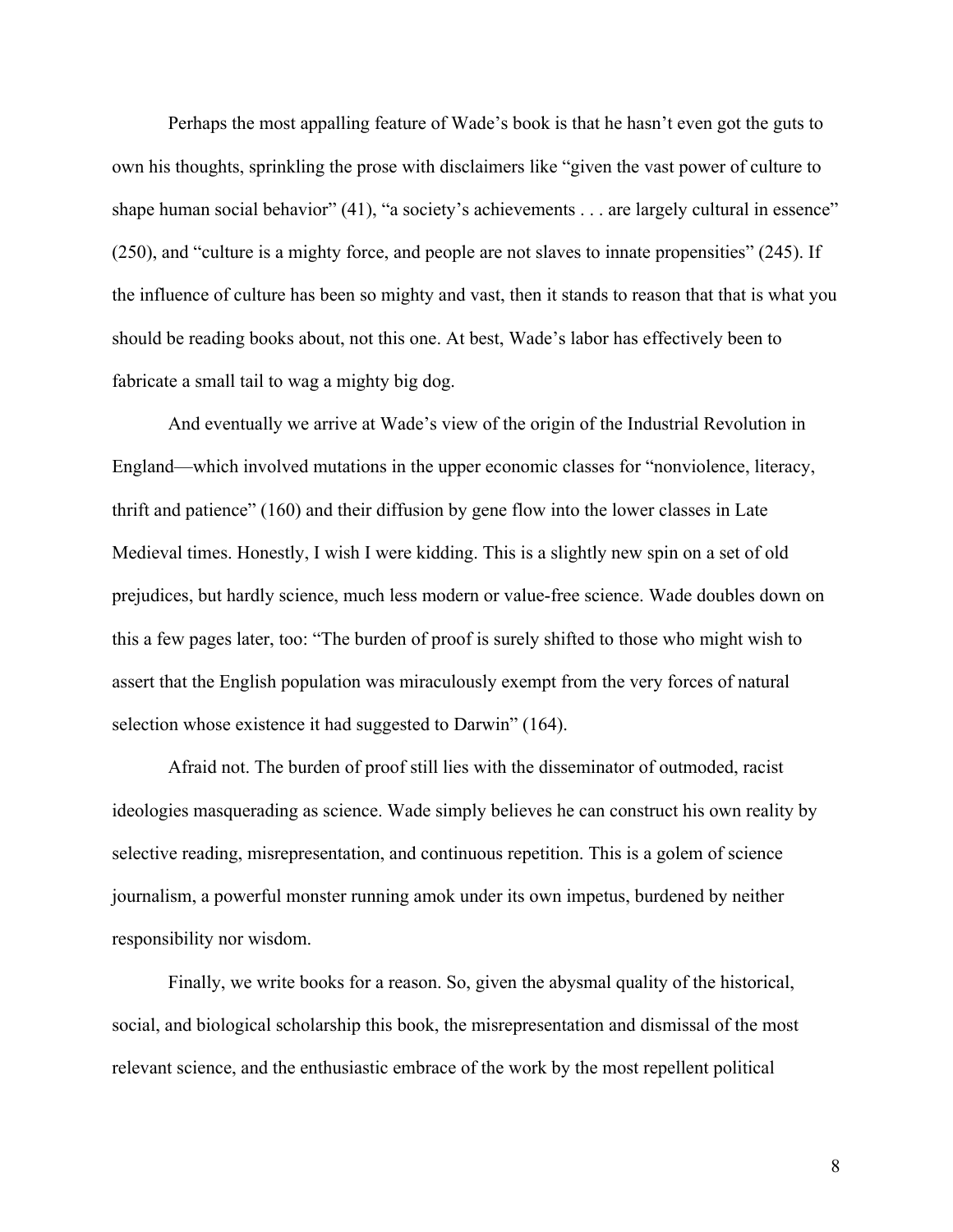elements in contemporary society (Phillips 2014), what do you suppose was Nicholas Wade's motivation for writing *A Troublesome Inheritance*? Can a book possibly be so ingenuous about the science of human biology and its implications, and so wrong, across such a wide swath of scholarship, purely by accident?

#### Jonathan Marks

Department of Anthropology, University of North Carolina at Charlotte Email: jmarks@uncc.edu

#### **Note**

1. This review incorporates material that has previously appeared in *In These Times* (http://inthesetimes.com/article/16674/the\_genes\_made\_us\_do\_it) and the *Huffington Post* (http://www.huffingtonpost.com/american-anthropological-association/review-of-a-troublesomei b 5316217.html).

### **Literature Cited**

Abu El-Haj, N. 2012. *The Genealogical Science: The Search for Jewish Origins and the Politics of Epistemology.* Chicago: University of Chicago Press.

Bolnick, D. A. 2008. Individual ancestry inference and the reification of race as a biological phenomenon. In *Revisiting Race in a Genomic Age*, B. A. Koenig, S. S.-J. Lee, and S. Richardson, eds. Piscataway, NJ: Rutgers University Press, 70–85.

Cann, R. L. 2007. Silverbacks and their satellites. *Science* 313:174.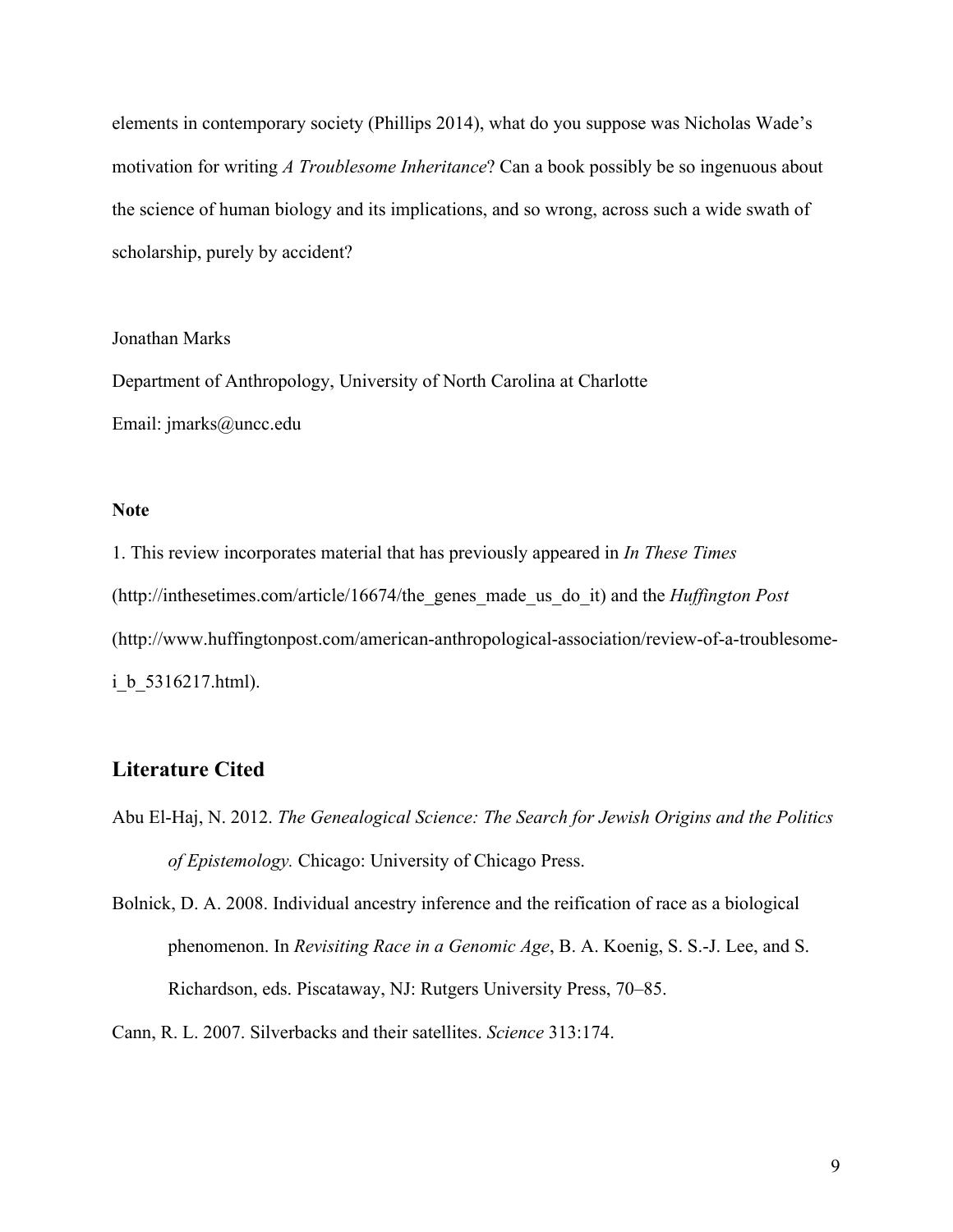- Devlin, B., S. E. Fienberg, D. P. Resnick et al. 1997. *Intelligence, Genes and Success: Scientists Respond to the Bell Curve.* New York: Springer.
- Dvoskin, R. 2007. Nicholas Wade speaks to Leakey audience: Productive dialogue or dangerous advocacy? *Anthropol. News* 48:36–38.
- Entine, J. 2000. *Taboo: Why Black Athletes Dominate Sports and Why We're Afraid to Talk about It.* Washington, DC: Public Affairs Press.
- Fischer, C. S., M. Hout, M. S. Jankowski et al. 1996. *Inequality by Design: Cracking the Bell Curve Myth.* Princeton, NJ: Princeton University Press.
- Fish, J., ed. 2002. *Race and Intelligence: Separating Science from Myth.* Mahwah, NJ: Erlbaum.
- Herrnstein, R., and C. Murray. 1994. *The Bell Curve*. New York: Free Press.
- Hulse, F. S. 1962. Race as an evolutionary episode. *Am. Anthropol.* 64:929–945.
- Jacoby, R., and N. Glauberman. 1995. *The Bell Curve Debate*. New York: Times Books.
- Johnston, F. E. 1966. The population approach to human variation. *Ann. New York Acad. Sci.* 134:507–515.
- Kincheloe, J. L., S. R. Steinberg, and A. D. Gresson III. 1997. *Measured Lies: The Bell Curve Examined.* New York: St. Martin's.
- Lewontin, R. C. 1972. The apportionment of human diversity. *Evol. Biol.* 6:381–398.
- Lipphardt, V. 2008. *Biologie der Juden. Jüdische Wissenschaftler über "Rasse" und Vererbung, 1900–1935*. Göttingen: Vandenhoeck und Ruprecht.

Phillips, J. 2014. Troublesome sources: Nicholas Wade's embrace of scientific racism. Southern Poverty Law Center Hatewatch, 28 May, www.splcenter.org/blog/2014/05/28/troublesome-sources-nicholas-wades-embrace-ofscientific-racism/.